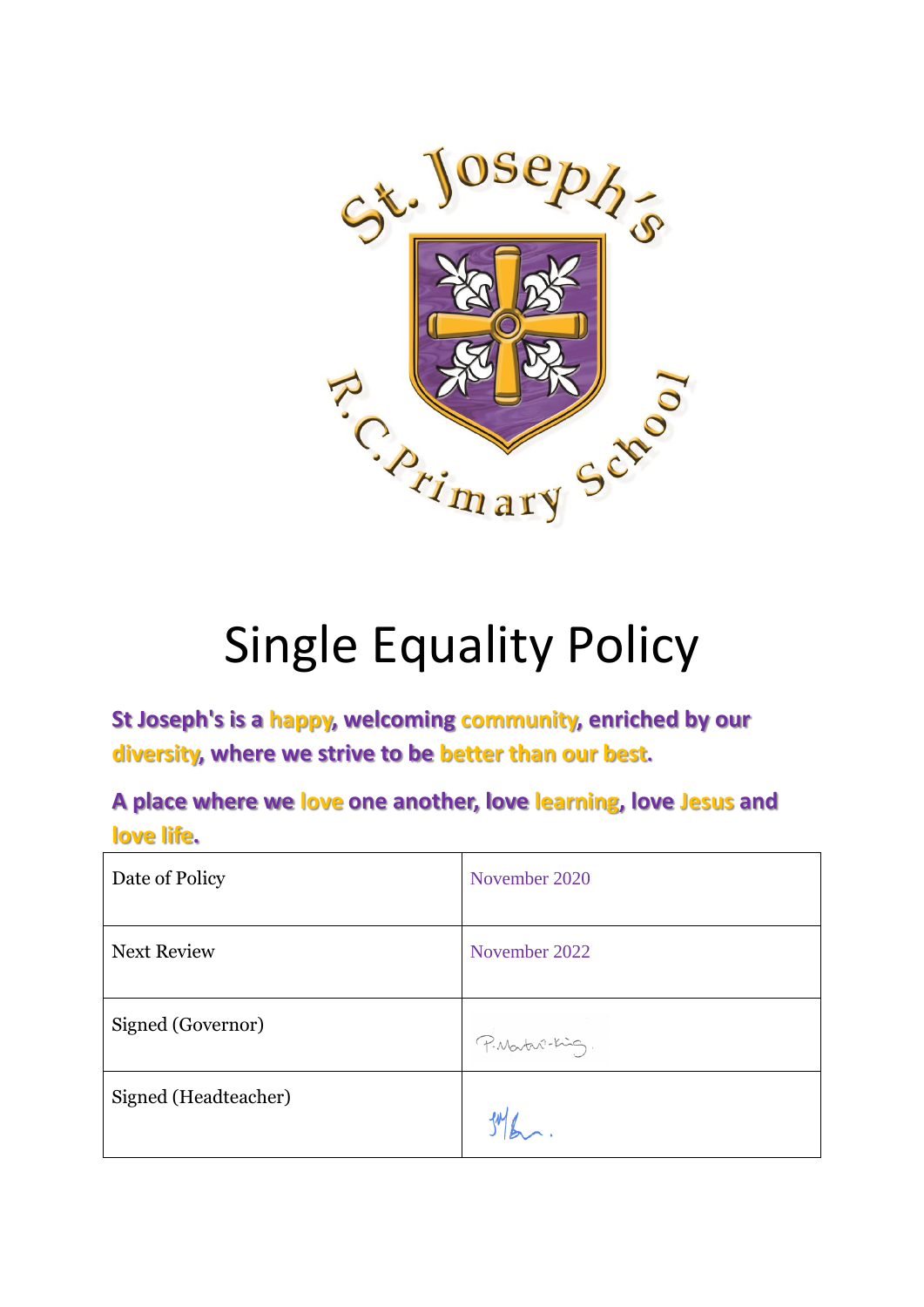# **Introduction**

St Joseph's RC Primary School is a welcoming and caring school. We respect and value each and every individual associated with the school. Together, we seek to work, learn and play to achieve our full potential. By implication, therefore, we have a commitment to social inclusion and equality of opportunity for all. We aim to provide an environment which is free from bullying, harassment and prejudice.

This policy forms part of our suite of safeguarding policies and should be read in conjunction with:

- Preventing Extremism and Radicalisation Policy
- E-Saftey/Acceptable and Responsible Internet Policy
- Child Protection and Safeguarding Policy
- Anti-Bullying Policies (both schools and that devised by the Anti-Bullying Team)
- Behaviour and Discipline Policy
- Staff Code of Conduct
- Whistleblowing

# **Our understanding of equality of opportunity**

#### **We understand equality of opportunity to exist when:**

- it is understood that everyone is unique and everyone has different needs
- equality of access exists for all
- individual choices are widened
- everyone feels happy, safe and secure in an environment which does not disadvantage or discriminate against anyone
- stereotypes are challenged to ensure everyone has an equal chance to develop as they wish
- individual and community needs are responded to for the benefit of everyone
- adequate resources exist to meet everyone's needs.

### **Aims and objectives**

#### **As a result of this policy we will:**

- ensure that all members of the school community feel happy, safe and secure
- ensure that equality of access exists for everyone

• promote equality of opportunity regardless of the nine protected characteristics of age, disability, gender, race, religion and belief, sexuality, gender reassignment, civil partnership and marriage, and pregnancy and maternity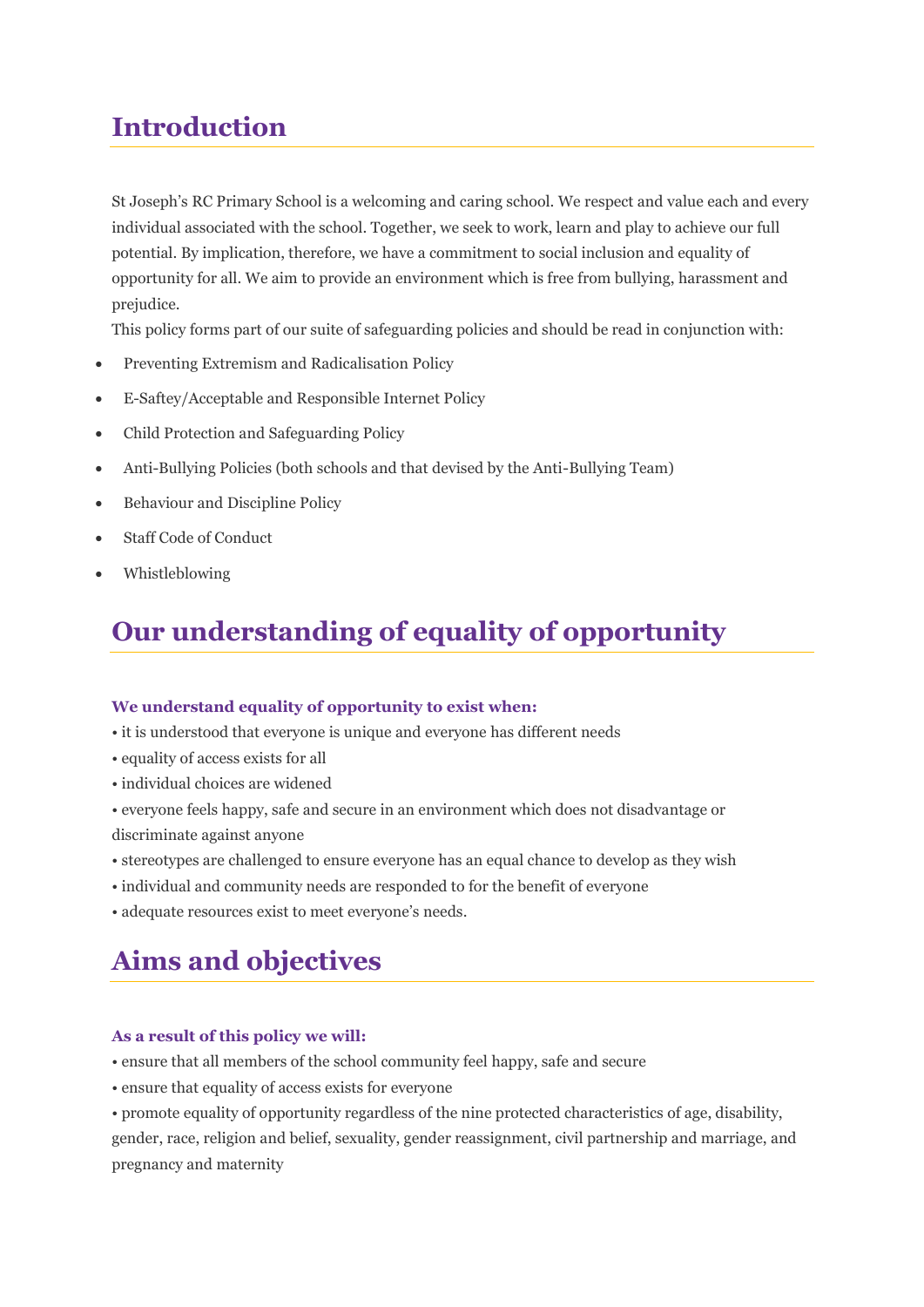• actively develop the self-esteem and self-respect of all members of the school community

- ensure that educational provision is relevant to our increasingly diverse society
- ensure that the curriculum actively promotes equality of opportunity
- actively challenge all forms of bullying, harassment, prejudice and stereotyping

• actively engage the support and commitment of the whole school community in achieving the above aims.

# **Relevant legislation and best practice advice**

#### **We are aware of our responsibilities in relation to:**

- 1970 Equal Pay Act
- 1975 Sex Discrimination Act
- 1976 Race Relations Act
- 1988 Education Reform Act
- 1995 Disability Discrimination Act
- 1998 Human Rights Act
- 1999 Macpherson Report into the Stephen Lawrence Murder Inquiry
- 2000 Race Relations (Amendment) Act
- 2001 Special Educational Needs and Disability Act
- 2002 Statutory Code of Practice on the Duty to Promote Race Equality
- 2006 Equality Act
- 2006 Sexual Orientation Regulations
- 2006 and 2007 Employment Equality (Age) Regulations and Amendments
- 2010 Equality Act
- Children and Families Act 2014
- Counter Terrorism and Security Act 2015
- Keeping Children Safe in Education 2015
- Prevent Duty Guidance 2015
- Working Together to Safeguard Children 2015

# **Guidelines, Disability**

#### **Pupils with disabilities/learning difficulties/special needs will:**

- have complete access to all the facilities and resources available within the school
- receive additional support to ensure that they fulfil their potential
- be integrated with, and educated alongside, other pupils
- have access to the same broad, balanced and relevant curriculum as other pupils
- be involved in the decisions being made about their care and education.

#### **As a school, we:**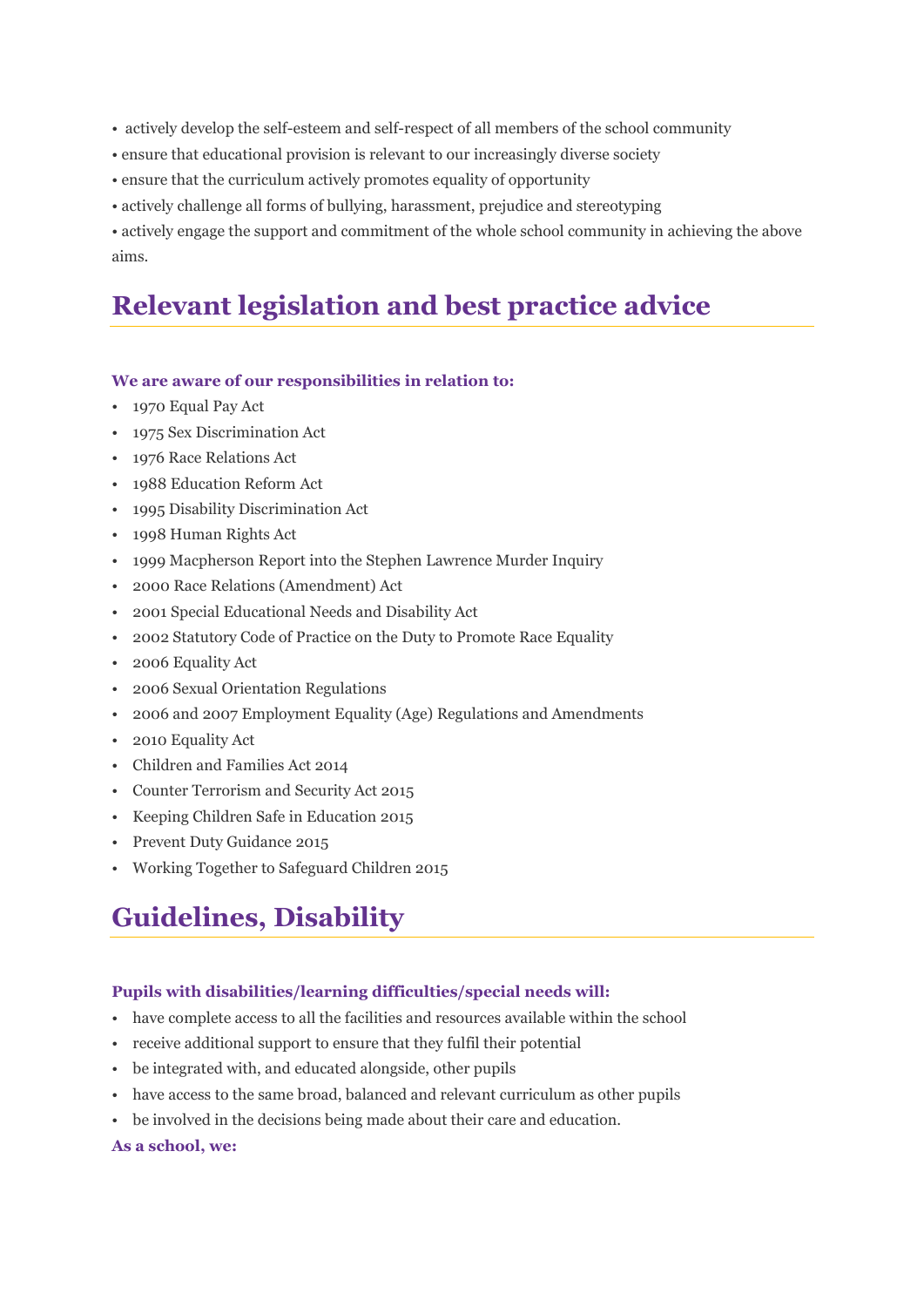• are committed to early identification of emotional and behavioural difficulties before such difficulties lead to underachievement, disaffection and exclusion

- are committed to early intervention, target-setting and regular monitoring of pupils with disabilities/learning difficulties/special needs
- will give additional support and encouragement to gifted and talented pupils to ensure they fulfil their potential
- will work in partnership with parents and carers to ensure that pupils with disabilities/learning difficulties/special needs benefit fully from their time spent in school
- will ensure that staff take part regularly in training about disability/learning difficulties/special needs

• will make use, where appropriate, of local authority support services to ensure that pupils with disabilities/learning difficulties/special needs fulfil their potential.

# **Guidelines, Gender**

#### **No matter their gender, all pupils will:**

- have access to the same broad, balanced and relevant curriculum
- be expected to do as well as they possibly can
- be expected to behave as well as they possibly can
- be expected to work together in a constructive and positive manner
- be discouraged from using sexist language and commended when they challenge such language.

#### **As a school, we will:**

- ensure that neither gender dominates any area of the school, the curriculum or the extra-curricular activities to the detriment of the other
- ensure that all resources portray both genders in a positive and non-stereotypical way
- continue to monitor achievement by gender. If differences based on gender are identified,

appropriate action will be taken to redress the imbalance.

# **Guidelines, Race**

- The curriculum will reflect the ethnic, cultural and religious diversity of society locally, regionally and nationally
- Pupils will have opportunities to study issues to do with intolerance, prejudice, racism, racial discrimination and religious prejudice
- Resources will portray members of local and regional cultural and ethnic groups in ways which are positive and non-stereotypical
- Community languages other than English will be valued and promoted
- All pupils will be able to dress and worship in ways which do not conflict with the cultural or religious conventions of the home
- The dietary needs of all pupils will be met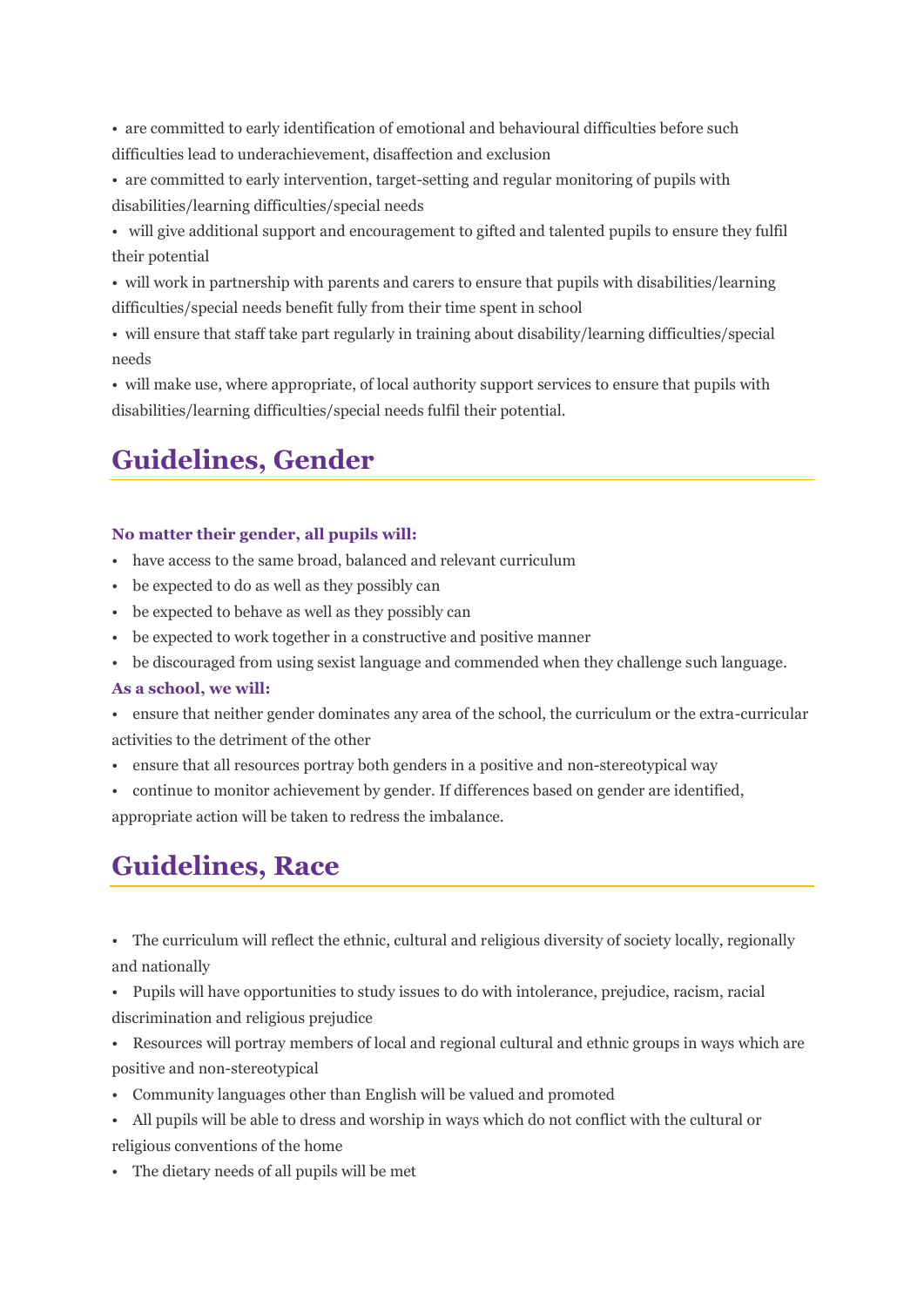• Achievement, attendance and exclusions will be monitored by ethnicity. If differences based on ethnicity are identified, appropriate action will be taken to redress the imbalance

- Members of all cultural and ethnic groups will be welcomed and valued by the school community
- All racist incidents will be dealt with in an effective and consistent manner

• When posts in school become vacant, we will encourage applications from all groups within our increasingly diverse society.

# **Guidelines, Religion and Belief**

• The National Curriculum in general will be used to value and celebrate diversity based on religion and belief

• Daily acts of collective worship will be used to promote equality of opportunity irrespective of religion or belief

- All pupils will be given opportunities to meet their religious needs, especially at the time of important festivals
- The dietary needs of all pupils will be met
- Pupils will be discouraged from using offensive language based on religion or belief, and commended when they challenge such language
- Resources will reflect people subscribing to a variety of religions and beliefs
- Resources will show people of all religions and beliefs engaged in non-stereotypical roles and activities
- People of all religions and beliefs will be encouraged to play an active role in school life

# **Guidelines, Age and Sexuality**

- All pupils will be expected to do as well as they possibly can
- All pupils will be expected to behave as well as they possibly can
- All pupils will be encouraged to make equal use of all the resources and facilities in the school
- Resources will reflect the variety of families that exist in Britain today
- Resources will show people of all ages engaged in non-stereotypical roles and activities
- Where appropriate, the National Curriculum will be used to value and celebrate diversity based on age and sexuality
- Daily acts of collective worship can be used to promote equality of opportunity
- Pupils will be discouraged from using offensive language about age and sexuality and commended when they challenge such language
- People will be welcomed and valued no matter their age or sexuality
- Appropriate use will be made of local authority support services to ensure that all pupils fulfil their potential.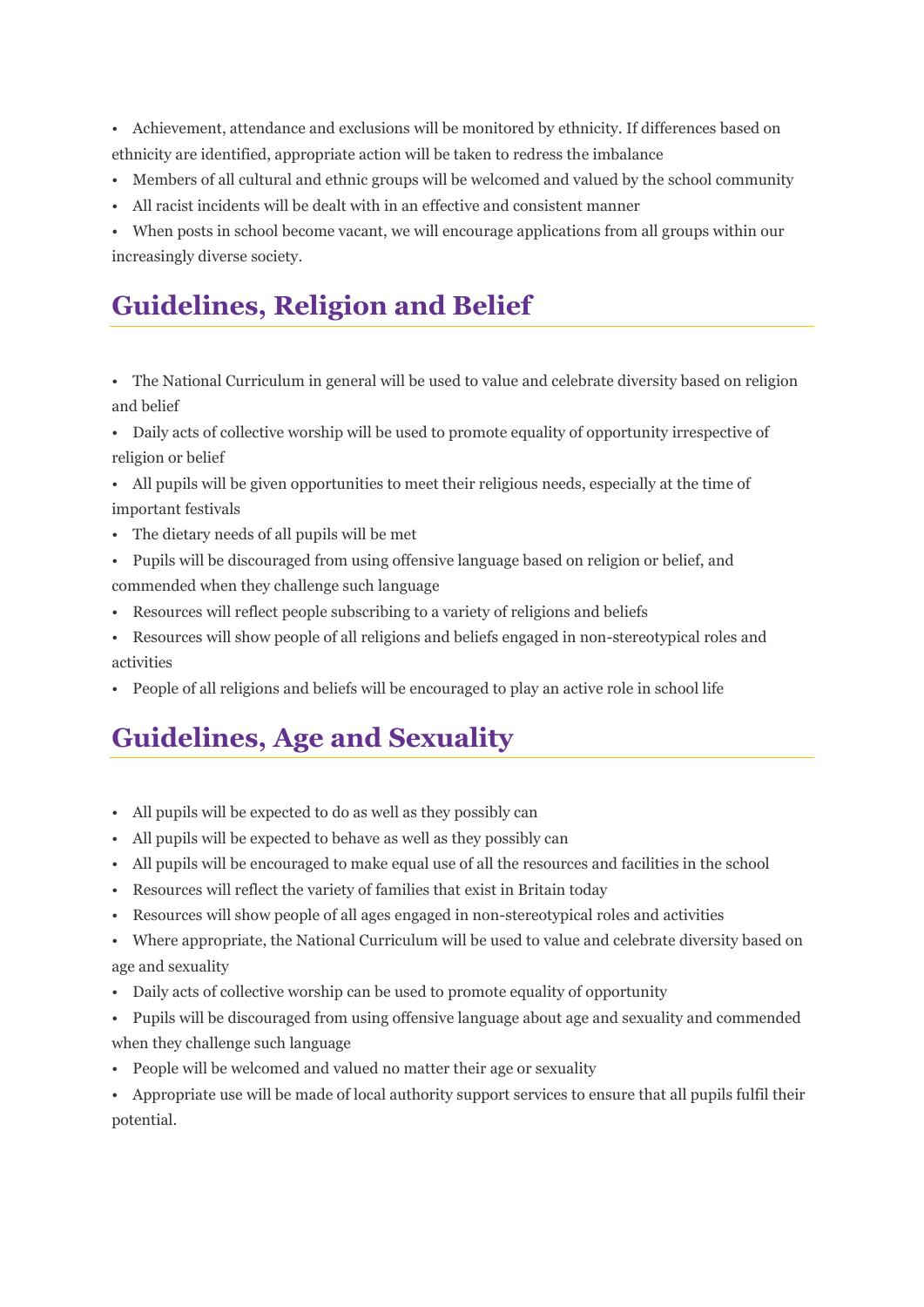### **Guidelines, Gender Reassignment, Civil Partnership and Marriage, Pregnancy and Maternity**

• In relation to the three protected characteristics above, parents, carers, visitors, members of staff and all others associated with the school can rest assured that discrimination will not occur, and that people's rights as defined in legislation relating to the characteristics will be respected

• Where appropriate, opportunities will be provided for pupils to learn about, and to discuss, matters to do with gender reassignment, civil partnership and marriage, and pregnancy and maternity

- Pupils will be discouraged from using offensive language about gender reassignment, civil partnership and marriage, and pregnancy and maternity
- People will be welcomed and valued no matter their personal circumstances, their marital status, whether in a civil partnership or not, whether pregnant or on maternity leave, or whether undertaking, or having undertaken, gender reassignment

• Appropriate use will be made of suitable external support services, including those in the local authority, to ensure that equality of opportunity exists in relation to gender reassignment, civil partnership and marriage, and pregnancy and maternity.

# **Roles and Responsibilities**

All who are associated with St Joseph's RC Primary School have a responsibility for promoting inclusion, equality, diversity and community cohesion, and avoiding unfair discrimination.

#### **Our governors are responsible for:**

- Making sure the school complies with all current equality and diversity legislation.
- Making sure this policy and its procedures are followed.
- Making sure that the school has an up-to-date Single Equality Scheme and related action plans.

#### **Our Headteacher is responsible for:**

• Making sure the policy is readily available and that the governors, staff, pupils and their parents know about it.

- Making sure its procedures are followed.
- Producing regular information for staff and governors about the policy and how it is working, and providing training for them on the policy, if necessary.
- Making sure all staff know their responsibilities and receive training and support in carrying these out.
- Taking appropriate action in cases of harassment, victimisation and discrimination.

#### **All our staff are responsible for:**

• Proactively following this policy and any associated guidelines.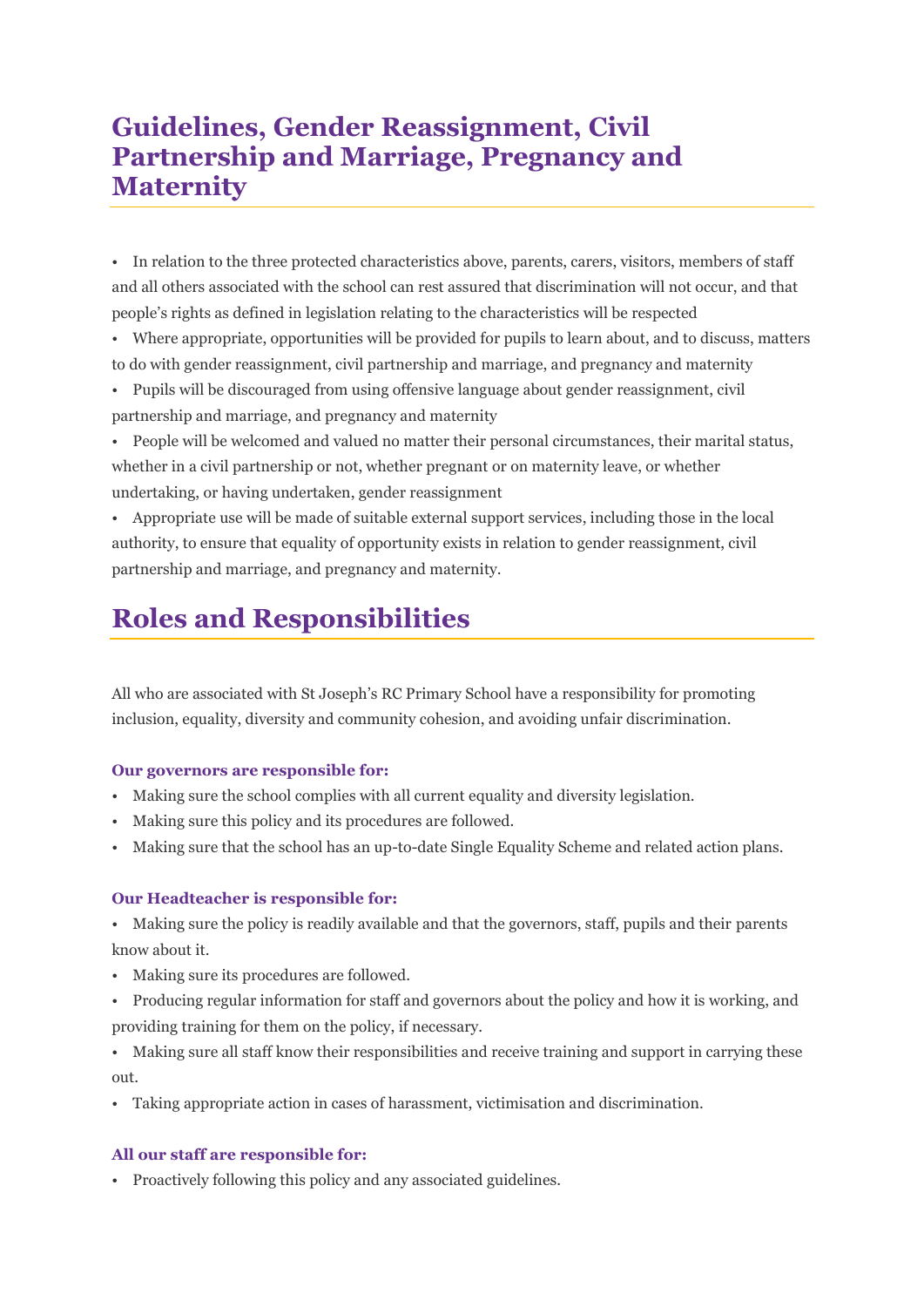• Providing role models for pupils through their own actions.

• Dealing with racist, sexist and homophobic incidents, and recognising and tackling other forms of bias and stereotyping.

• Promoting equality, diversity and good community relations, and avoiding discrimination against anyone based on the nine protected characteristics above, as well as avoiding discrimination irrespective of socio-economic background or where people reside, as well as against those responsible for children or other dependents, those who engage in political or trade union activities, and those with spent convictions.

• Keeping up to date with the law on discrimination and taking advantage of training and learning opportunities offered to them.

#### **All our pupils are responsible for:**

- Treating others kindly and fairly without prejudice, discrimination or harassment.
- Attending school and engaging in their learning, as well as helping other pupils to learn.
- Telling staff about any prejudice-related incidents that occur.

#### **All our parents are responsible for:**

- Supporting our school as it implements this policy.
- Providing role models for their children through their own actions.
- Ensuring their children attend school and engage in learning.
- Telling staff about any prejudice-related incidents that occur.

#### **Visitors and contractors are responsible for:**

• Knowing and following the content of our Single Equality Policy.

**Responsibility for overseeing equality, diversity and community cohesion practices in the school lies with the deputy head, who is the lead member of staff for equalities and the Chair of Governors, who is the link governor for equalities. Responsibilities include:**

- coordinating and monitoring work on equality, diversity and community cohesion.
- dealing with and monitoring reports of harassment (including racist, sexist and homophobic incidents).
- monitoring the progress and attainment of vulnerable groups of pupils (e.g. black and minority ethnic pupils, including Gypsies and Travellers etc.).
- monitoring exclusion.

# **Monitoring and Evaluation**

The Governing Body will review this policy biannually. The governors may, however, review the policy earlier than this, if the government introduces new regulations, or if the Governing Body receives recommendations on how the policy might be improved.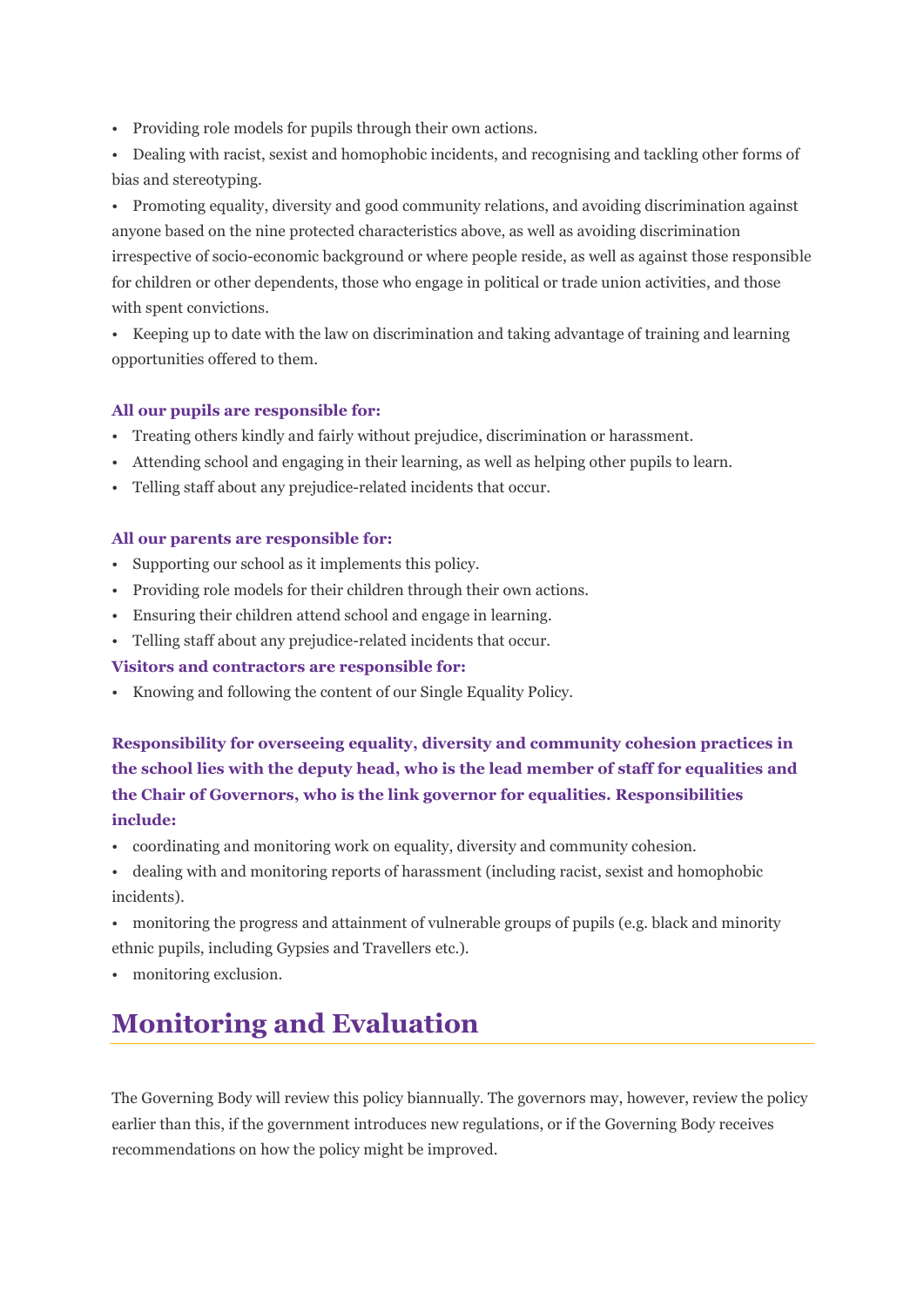#### **All staff are expected to comply fully with the requirements of this policy and associated procedures. Failure to do so may be a disciplinary offence**

#### **Person/s responsible for Equality and Diversity:**

Lead Member of Staff: *Mr Groark* Link Governor: Mrs Khristine Bravo

#### **Appendix 1**

#### **Glossary of commonly used terms relating to equality and diversity**

#### **Bullying:**

Bullying can be defined in many ways such as: Doing things with the deliberate aim to hurt. Occasions when individuals feel that they have been victimised. Repetitive acts of abuse. Deliberately hurtful behaviour. Deliberately hurting or frightening someone by what is said or done. The abuse of power by an individual or group in relation to another individual or group. The intentional abuse of power by an individual or group with the intent and motivation to cause distress to another individual or group. Such abuse of power may be physical, verbal, sexual or

psychological in nature.

#### **Discrimination:**

Treating an individual or group less well than another individual or group is treated. Such differential treatment accords advantages to some and disadvantages to others. Although it is possible to engage in positive discrimination – presently unlawful except in a few specific situations in the UK – most people define discrimination as unfair treatment leading to disadvantage. Present legislation renders discrimination on the grounds of age, disability, gender, marital status, race, religion and belief, and sexuality unlawful. Also, present legislation reminds us that discrimination can be either direct (overt, or intentional)) or indirect (covert, or unintentional). Whether direct or indirect, discrimination on the above grounds is unlawful.

#### **Extremism:**

Extremism is vocal or active opposition to fundamental British values, including democracy, the rule of law, individual liberty and mutual respect and tolerance of different faiths and beliefs; and/or calls for the death of members of our armed forces, whether in this country or overseas.

#### **Harassment:**

Any behaviour or action directed at an individual that is found to be offensive to the recipient and might threaten an employee's job security or create an intimidating environment. Inappropriate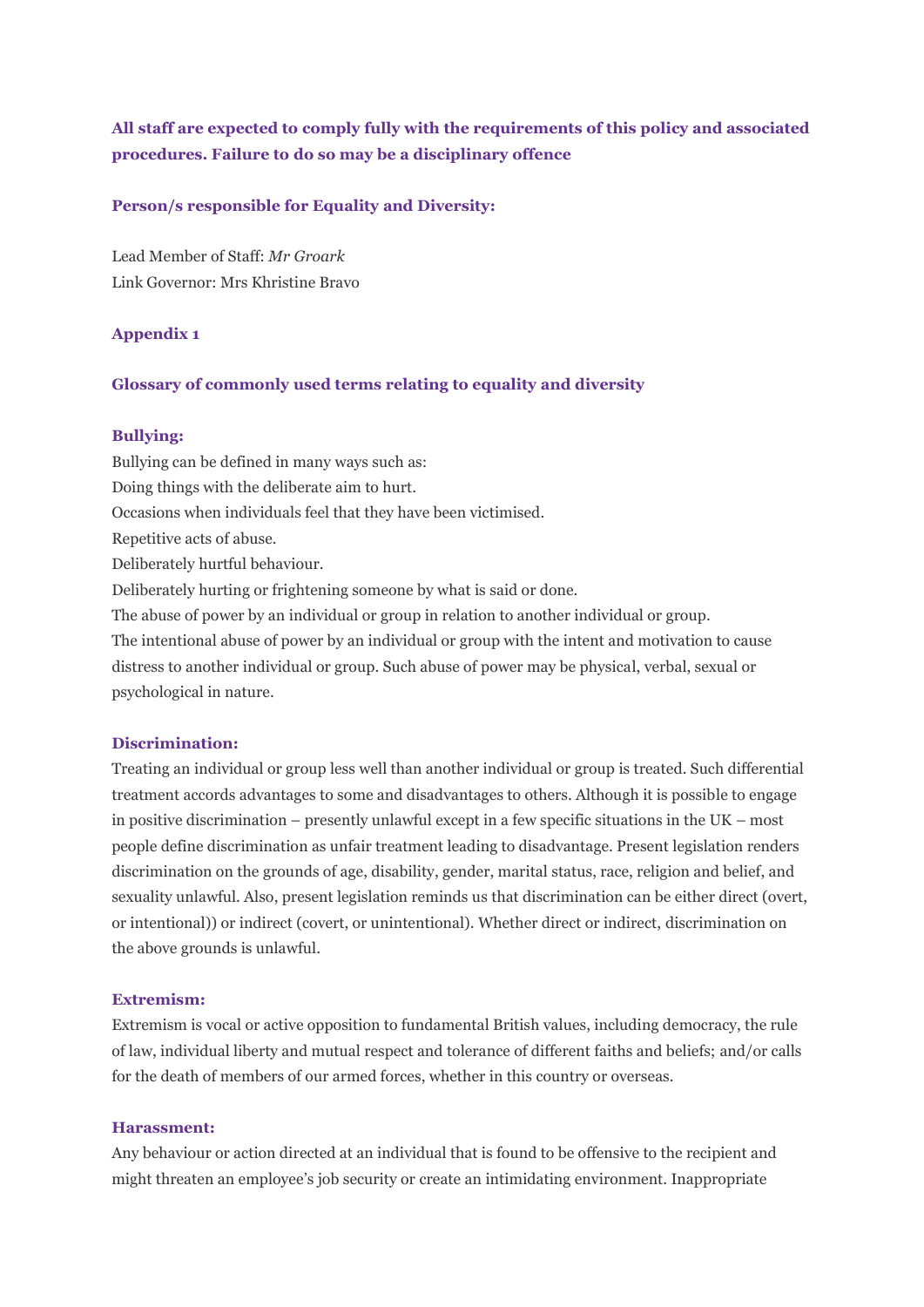words or actions which humiliate, ridicule, embarrass, intimidate, frighten, distress or otherwise undermine. Harassment can be on the grounds of a person's age, disability, gender, nationality, race, religion or belief, sexuality or any other personal characteristic.

#### **Institutional racism:**

The collective failure of an organisation to provide an appropriate and professional service to people because of their colour, culture or ethnic origin. It can be detected in processes, attitudes and behaviour which amount to discrimination through unwitting prejudice, ignorance, thoughtlessness and racist stereotyping which disadvantage minority ethnic people.

#### **Minority Ethnic Group:**

Everyone belongs to an ethnic group and, for historical reasons, the UK contains many such groups. A minority ethnic group is usually defined as a group which differs from the majority in a given nation state. Difference may be based on physical characteristics (e.g. skin colour), culture, religion and/or language. Many minority ethnic groups experience disadvantage and/or discrimination.

#### **Prejudice:**

Prejudice can be defined in many ways such as:

An unfavourable opinion or feeling formed beforehand or without knowledge, thought or reason. Any preconceived opinion or feeling, either favourable or unfavourable.

Unreasonable feelings, opinions or attitudes, especially of a hostile nature, directed against individuals or groups deemed in some shape or form to be different.

Prejudice may assume a variety of characteristics such as a tendency to judge a whole group on the basis of visible difference or on the basis of assumed characteristics. Prejudice is usually based on inadequate information. In other words, attitudes or opinions which are prejudiced are usually based on lies, half-truths, legends or myths.

#### **Racism:**

Racism can be defined in many ways such as:

Prejudice plus power.

Prejudice plus power plus action.

Belief in the superiority of the ethnic group to which you belong and, through either numerical superiority or control of the decision-making institutions, possessing the means to realise that belief. Racism exists when political, economic and social institutions are dominated by a particular ethnic group and that ethnic group uses its control of the institutions to discriminate against members of other ethnic groups.

Treating someone less well than others because of the ethnic or racial group to which they belong.

#### **Racist Incident:**

A racist incident is any incident which is perceived to be racist by the victim or any other person.